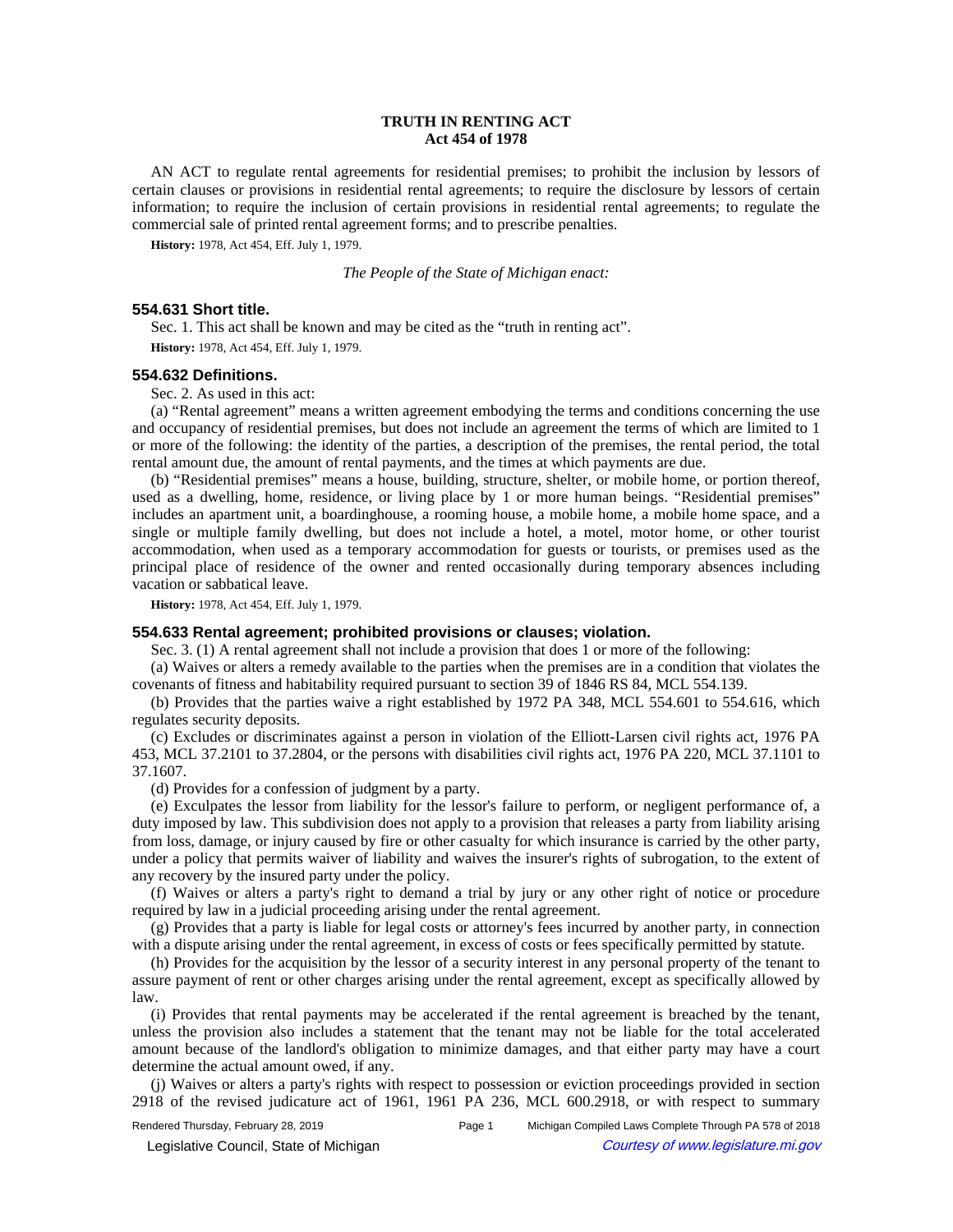proceedings to recover possession as provided in chapter 57 of the revised judicature act of 1961, 1961 PA 236, MCL 600.5701 to 600.5759.

(k) Releases a party from a duty to mitigate damages.

(*l*) Provides that a lessor may alter a provision of the rental agreement after its commencement without the written consent of the tenant, or, in the case of a rental agreement between a consumer cooperative that provides housing and a member of the consumer cooperative, without the approval of the board of directors of the cooperative or other appropriate body elected by members who are also tenants of the cooperative, except that an agreement may provide for the following types of adjustments to be made upon written notice of not less than 30 days:

(*i*) Changes required by federal, state, or local law or rule or regulation.

(*ii*) Changes in rules relating to the property that are required to protect the physical health, safety, or peaceful enjoyment of tenants and guests.

(*iii*) Changes in the amount of rental payments to cover additional costs in operating the rental premises incurred by the lessor because of increases in ad valorem property taxes, charges for the electricity, heating fuel, water, or sanitary sewer services consumed at the property, or increases in premiums paid for liability, fire, or worker compensation insurance.

(m) Violates the Michigan consumer protection act, 1976 PA 331, MCL 445.901 to 445.922.

(n) Requires the tenant to give the lessor a power of attorney.

(2) A rental agreement shall not include a clause or provision that, not less than 90 days before the execution of the rental agreement, has been prohibited by statute or declared unenforceable by a published decision of the supreme court of this state or the United States supreme court relating to the law of this state.

(3) A provision or clause of a rental agreement that violates this section is void.

History: 1978, Act 454, Eff. July 1, 1979;--Am. 1979, Act 50, Imd. Eff. July 7, 1979;--Am. 1991, Act 131, Imd. Eff. Nov. 6, 1991; Am. 1998, Act 72, Imd. Eff. May 4, 1998.

#### **554.634 Rental agreement; mandatory statements.**

Sec. 4. (1) A rental agreement shall state the name and address at which notice required under this act shall be given to the lessor.

(2) A rental agreement shall state in a prominent place in type not smaller than the size of 12-point type, or in legible print with letters not smaller than 1/8 inch, a notice in substantially the following form:

"NOTICE: Michigan law establishes rights and obligations for parties to rental agreements. This agreement is required to comply with the Truth in Renting Act. If you have a question about the interpretation or legality of a provision of this agreement, you may want to seek assistance from a lawyer or other qualified person."

**History:** 1978, Act 454, Eff. July 1, 1979.

#### **554.635 Notices.**

Sec. 5. (1) A lessor may cure a violation of section 3 by giving written notice to all tenants who are currently parties, with the lessor, to a rental agreement which contains a prohibited provision. The notice shall state that the provision is void and unenforceable or alter the provision to bring it into compliance with this act.

(2) A lessor may cure a violation of section 4 by giving written notice to all tenants who are currently parties, with the lessor, to a rental agreement which does not include a required statement. The notice shall set forth the statement as provided in section 4.

(3) Notices under this section may be given personally or sent by first class or certified mail to the tenant at the address of the leased premises.

**History:** 1978, Act 454, Eff. July 1, 1979.

## **554.636 Actions; court costs and attorney fees; joinder; actual damages; effect of judicial construction; "tenant" defined.**

Sec. 6. (1) If a rental agreement contains a provision which violates section 3, and if the landlord fails to cure the violation by exercising the notice provisions of section 5 within 20 days after the tenant gives written notice to the landlord of the provision believed to be in violation and the reason therefor, a tenant may bring an action for any of the following relief:

(a) To void the rental agreement and terminate the tenancy.

(b) To enjoin the lessor from including the provision in any rental agreement subsequently entered into and to require the lessor to exercise the notice procedure provided in section 5 to cure the violation in all rental agreements in which the provision occurs and to which the lessor is currently a party.

Rendered Thursday, February 28, 2019 Page 2 Michigan Compiled Laws Complete Through PA 578 of 2018

© Legislative Council, State of Michigan Council Courtesy of www.legislature.mi.gov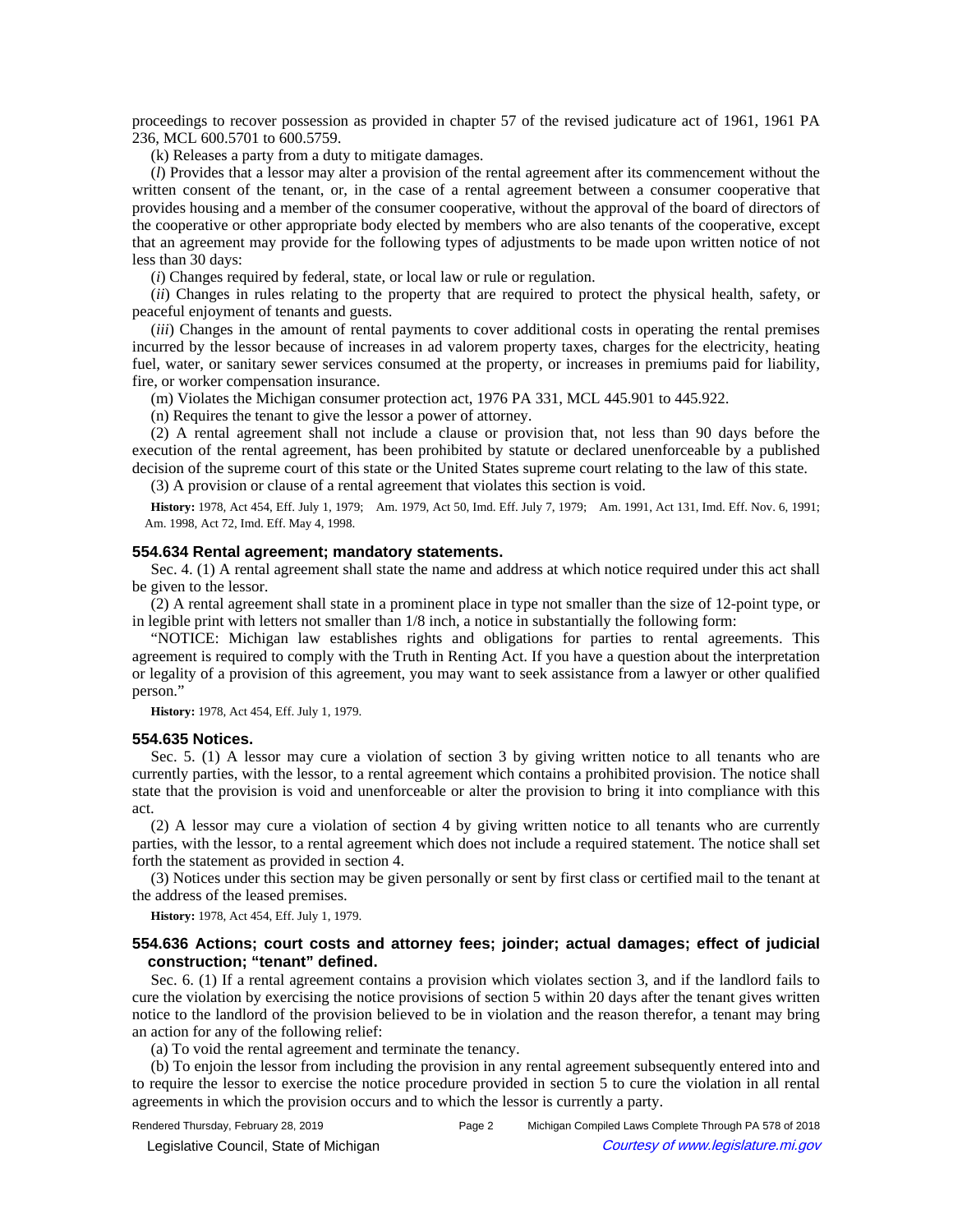(c) To recover damages in the amount of \$250.00 per action, or actual damages, whichever is greater.

(2) If a rental agreement fails to contain a provision as required by section 4 or contains a provision which is explicitly and unambiguously prohibited by section 3, and if the landlord fails to cure the violation by exercising the notice provisions of section 5 within 20 days after the tenant, or, where there is more than one plaintiff, each tenant, gives written notice to the landlord of the provision required by section 4 or absence of a provision believed to be in violation and the reason therefor, a tenant may bring an action for any of the following relief:

(a) To avoid the rental agreement and terminate the tenancy.

(b) To enjoin the lessor from including the provision which violates section 3 in any rental agreement subsequently entered into and to require the lessor to exercise the notice procedure provided in section 5 to cure the violation in all rental agreements in which the provision occurs and to which the lessor is currently a party.

(c) To enjoin the lessor from failing to comply with section 4 in any rental agreement subsequently entered into and to require the lessor to exercise the notice procedure provided in section 5 to cure the violation.

(d) To recover damages in the amount of \$500.00, or actual damages, whichever is greater.

(3) A tenant may exercise the remedies of this section without the prior notice to the landlord required by subsections (1) and (2) under any of the following circumstances:

(a) If a rental agreement contains a provision which has previously been determined by a court of record to be in violation of section 3 in an action to which the lessor was a party.

(b) If a rental agreement contains a provision which the lessor actually knew was in violation of section 3 at the time the rental agreement was entered into.

(c) If a rental agreement does not include a provision as required by section 4 and the lessor actually knew that the provision was not included as required at the time the rental agreement was entered into. As used in subdivisions (b) and (c), "actual knowledge" shall be established by written documentation, evidencing the actual knowledge, written or issued by the lessor or an agent of the lessor who is authorized to execute rental agreements or by an admission, evidencing the actual knowledge, made by the lessor or an agent of the lessor who is authorized to execute rental agreements or by showing the lessor has previously given notice under section 5 relating to the same provision which is the subject of the current action.

(4) A party who prevails in an action under this section is entitled to recover court costs plus statutory attorney fees.

(5) All actions brought under subsection (1) with respect to a particular provision of a rental agreement shall be joined, and only 1 judgment for damages of \$250.00 shall be awarded with respect to a particular provision even if there are multiple actions or multiple plaintiffs if, before judgment in the initial action and before the passage of 30 days after service of process in any second action, the lessor gives written notice to all tenants who are currently subject to that provision, stating that the enforceability of the provision is under dispute and may be determined by a court of law. However, this subsection does not prohibit a tenant from recovering actual damages, if any, with respect to an unlawful provision of a rental agreement. As used in this subsection, "action" means a court action instituted by a single plaintiff, a representative plaintiff, or multiple plaintiffs.

(6) If a rental agreement contains the provisions as required by section 4 but contains a provision which violates this act, solely because of a judicial construction by a court of record of a provision of a statute cited in section 3 in an action to which the lessor was a party, the lessor shall not be subject to the penalties of this act unless the lessor fails to cure the violation by exercising the notice provisions of section 5 within 30 days following the final determination by the court. For purposes of this subsection, section 39(2) of chapter 66 of the Revised Statutes of 1846, being section 554.139 of the Michigan Compiled Laws, shall not be considered to have been judicially construed as of the effective date of this act.

(7) For purposes of this section, "tenant" means a person who is currently a party to a rental agreement with the lessor.

**History:** 1978, Act 454, Eff. July 1, 1979.

#### **554.637 Remedies cumulative.**

Sec. 7. The remedies provided by this act shall be in addition to any other remedies provided by law, and the provisions of this act shall not limit a person's right to use any other cause of action available under law. **History:** 1978, Act 454, Eff. July 1, 1979.

## **554.638 Printed rental agreement form; sale; violation; damages.**

Sec. 8. A printed rental agreement form which fails to include a provision required by section 4, which contains a provision which expressly and unambiguously violates section 3, or which contains a provision